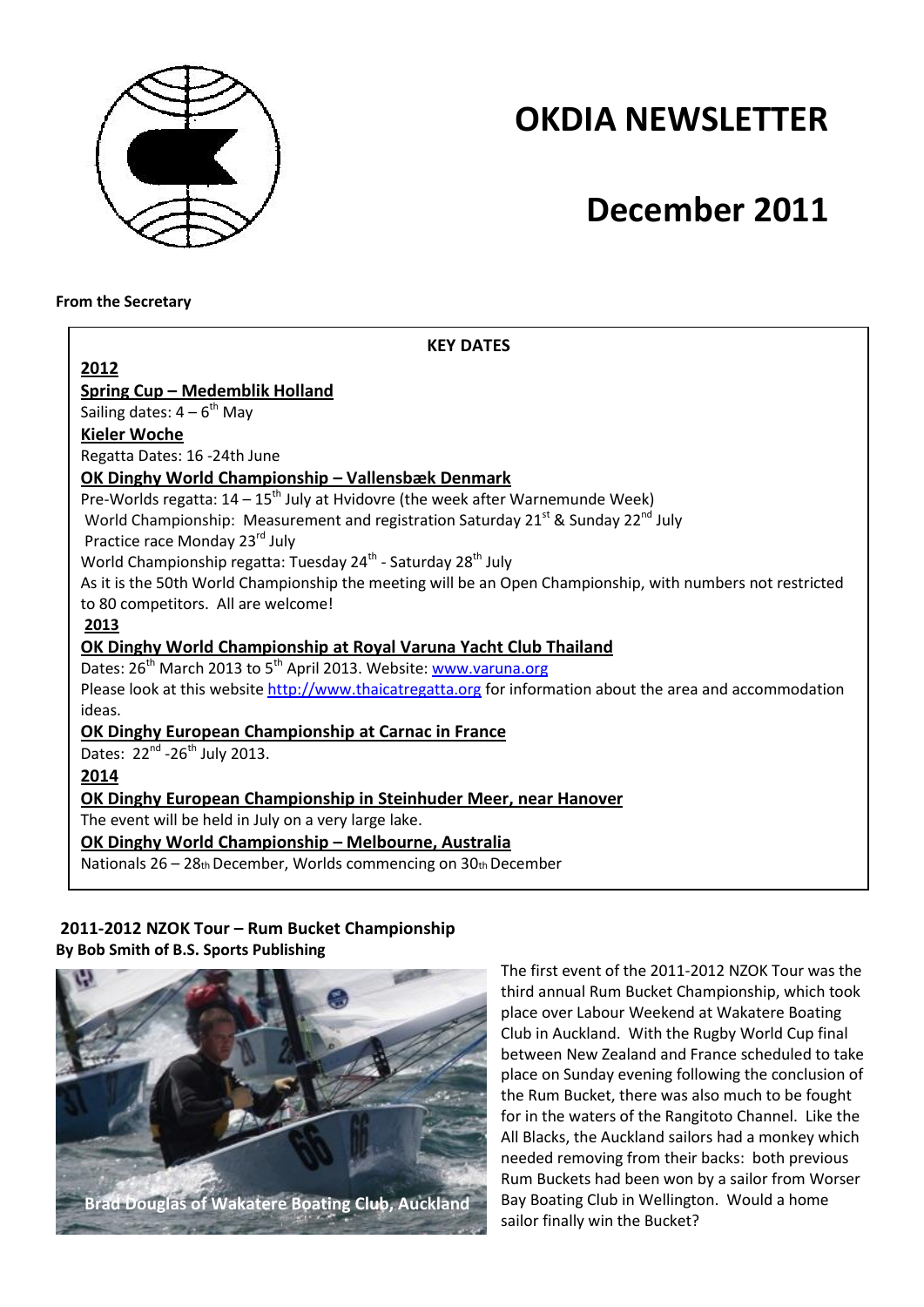With forecasts of 25 knots and more for the first days sailing, the "1 Ton Club" (sailors over 100kg) were all smiles at the briefing. Luckily the forecasters were wrong (again) and, while there was the odd gust in excess of 20 knots, the majority of the racing took place in 12 - 15 knots. The program was for 5 short races per day and the shifty conditions meant that a good start and hitting the first shift correctly were all important.

Wellington's Paul Rhodes got off to a good start with 2 first places, 2 seconds and a  $7<sup>th</sup>$  for the first day. Hot on his heals was Wakatere sailor Brad Douglas with a 3, 2, 6, 1, 1 scorecard. Brad was a newcomer to the OK class in 2009 and, after winning the OK Interdominions in Melbourne this year he is now campaigning a Finn (as a trainer for the OK, of course). Defending Rum Bucket champion Luke O'Connell from Worser Bay lay in 3<sup>rd</sup> after a string of top 4 results, while Russ Wood won the other race of the day, clearly happy in the breezy conditions, and Mark Perrow rounded out the top 5. So, after Day 1, with Wellington sailors in  $1^{st}$  and  $3^{rd}$ , Team Wakatere was in danger of yet another heartbreak at the hands of the ever-consistent Worser Bay.

The wind was lighter on the Sunday and with larger shifts. Alistair Deaves from Wakatere won the first race in diabolical conditions, with Brad Douglas and Luke O'Connell each winning 2 of the remaining 4 races.

After 10 races, Douglas had done enough to take the Bucket by a 4 point margin from O'Connell, and claim an historic victory for Auckland. Rhodes suffered in the lighter conditions (usually a strength of his) to drop to third, while Ben Morrison did enough on Day 2 to climb to  $4^{\text{th}}$ , with Mark Perrow holding on to 5<sup>th</sup>.

Highlights of the weekend were undoubtedly watching Ben Morrison sail around a gate mark the wrong way while leading a race, watching the J Class yacht Endeavour undergoing sea trials, the huge ham cooked by team Douglas and of course that rugby match, which led to wild celebrations by the whole fleet which lasted most of the night.

The Aucklanders would say that all is right with the world again – the Rugby World Cup is in the hands of the All Blacks, and the Rum Bucket stays in Auckland – at least until next year.

Wakatere Boating Club should be congratulated for another excellent event, smoothly run by that smoothest of race officers Dean Coleman. The next event on the NZOK Tour is the world famous International Turangi Open, always a favourite event.

| <b>Place</b>   | <b>Name</b>                    | Sail No.      | <b>Total</b>  | <b>Net</b>    |
|----------------|--------------------------------|---------------|---------------|---------------|
|                |                                |               | <b>Points</b> | <b>Points</b> |
| $\mathbf{1}$   | <b>Brad Douglas (Wakatere)</b> | <b>NZL539</b> | 28            | 22            |
| $\overline{2}$ | Luke O'Connell (WBBC)          | NZL511        | 47            | 26            |
| 3              | Paul Rhodes (WBBC)             | <b>NZL517</b> | 41            | 31            |
| 4              | Ben Morrison (Wakatere)        | <b>NZL530</b> | 68            | 47            |
| 5              | Mark Perrow (Wakatere)         | <b>NZL476</b> | 65            | 52            |
| 6              | Russell Page-Wood (Wakatere)   | <b>NZL526</b> | 64            | 53            |
| $\overline{7}$ | Alistair Deaves (Wakatere)     | <b>NZL542</b> | 82            | 61            |
| 8              | Joe Porebski (WBBC)            | <b>NZL523</b> | 76            | 63            |
| 9              | Hamish Fenwick (WBBC)          | <b>NZL500</b> | 86            | 73            |
| 10             | Dan Bush (Wakatere)            | <b>NZL478</b> | 95            | 81            |
| 11             | Mike Wilde (WBBC)              | <b>NZL535</b> | 114           | 93            |
| 12             | <b>Adrian Coulthard (NSC)</b>  | <b>NZL531</b> | 109           | 95            |
| 13             | Marty Pike (NSC)               | <b>NZL536</b> | 126           | 110           |
| 14             | Michael Morrison (Wakatere)    | <b>NZL501</b> | 141           | 125           |
| 15             | Brett Graham (Wakatere)        | <b>RSA32</b>  | 160           | 139           |
| 16             | Miles Addy (Wakatere)          | <b>NZL482</b> | 163           | 142           |
| 17             | Ed Goody (NSC)                 | <b>NZL528</b> | 172           | 151           |
| 18             | Nigel Comber (Wakatere)        | NZL7          | 179           | 158           |
| 19             | Graham Arcus (Wakatere)        | <b>NZL372</b> | 187           | 166           |

#### **Results**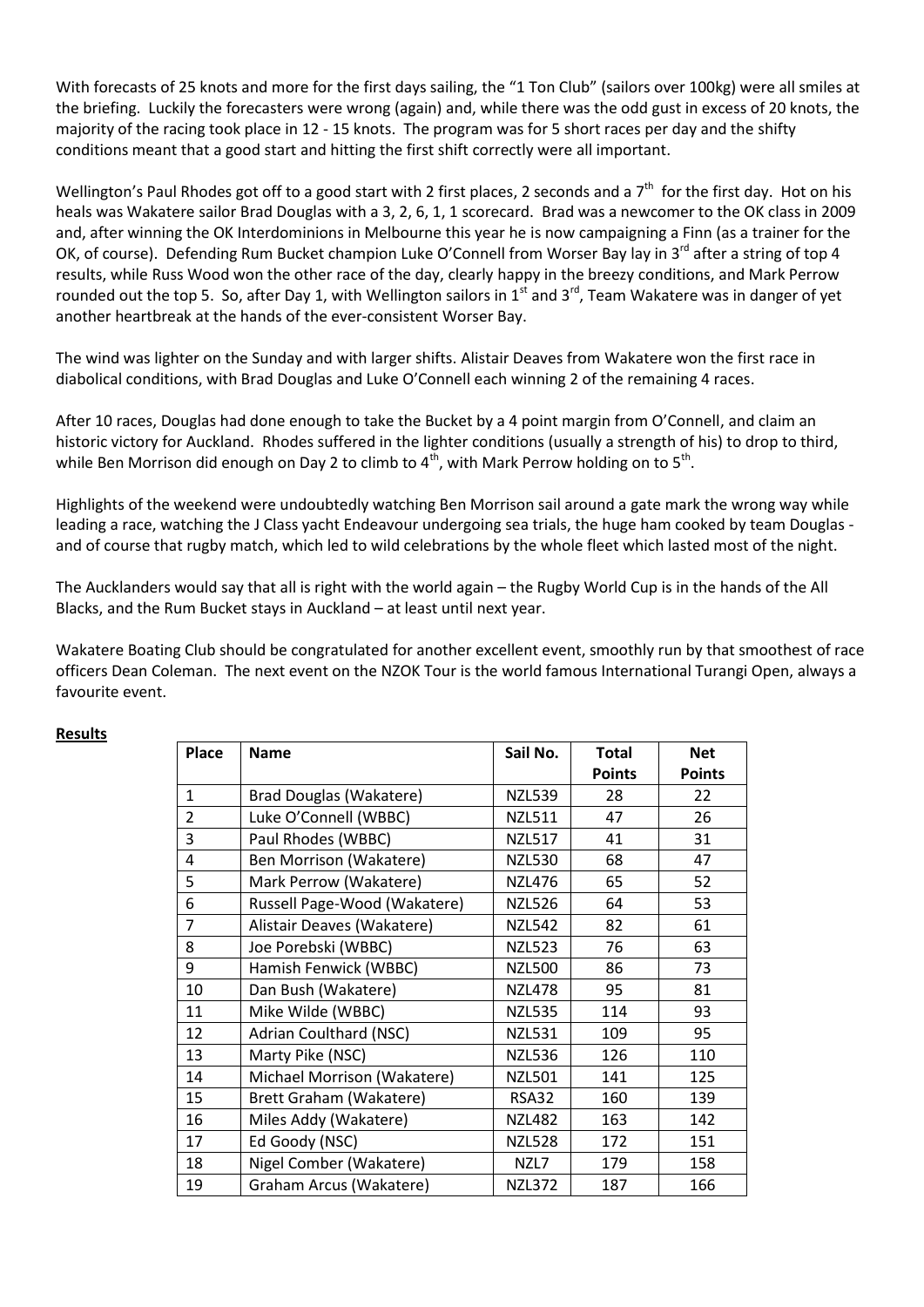### **OUR KIT BOAT WAS LAUNCHED AT WANGI ON SATURDAY, 19 NOVEMBER, 2011**

Since our last update on the kit OK from May, 2011 we have been sorting out a rig for the boat. Peter Wallace donated a couple of his Linton sails and his old C-Tech carbon mast that he managed to drop off the car roof and then have it run over by a truck. Our attempts to have this mast fixed to a satisfactory serviceable level were not successful. When our container returned from the Scotland Worlds I decided to have my carbon mast fitted to the boat so that we could have the boat officially measured, registered and get sailing as soon as possible in our 2011/12 sailing season. Tim Davies delivered the mast back from Melbourne for us and then his brother, Gareth Wells, offered to finalise the rigging by fitting my mast to the boat. Tim then completed his measuring and organised our registration for "True Blue", AUS 751 with Yachting Australia.



**Builder, Benefactor and Commodore with AUS751**

On Saturday, 19 November we launched "True Blue" at the Wangi RSLASC. The club Commodore, Les McAllister, an old OK sailor himself and the Rear Commodore, Graham Parker attended for the occasion. Our builder, Col Lynch, only recently returned home from hospital was also able to be there together with Eddie O'Donnell our association President and other members of the International OK Association of NSW. Jan Tyler as joint benefactor of the "True Blue" project had the honour of pouring the "bubbly" over the bow to complete our launching ceremony. I sailed the boat in the club handicap events that afternoon and again at Drummoyne SC on the following day in our Sydney Harbour Championship. "True Blue" looks great on the water thanks to the efforts of Col and our local Wangi painter who did a superb job with the finish on the boat. The

rig will be well suited to our lighter junior sailors as one of Penguin's donated Lynton sails looks quite good on my reasonably soft C-Tech carbon mast. The boat was very responsive to windward and seemed to have good pace downwind. Conditions were variable on both days but sailing in close company with Tim, Gareth and Eddie on Saturday and also with Cracker, Robbo and Penguin on Sunday showed that "True Blue" was competitive in our fleet.

Thanks again to all concerned for the assistance necessary to complete this project. When Damien Smith produced the drawings for his kit boat back in 2006, I was immediately impressed with the concept of a laser cut kit for assisting home builders to once again construct their own timber OKs. This of course was where it all began for our class with the design of the boat by Knud Olsen in the late 1950s and the foundation of our associations in the early 1960s. All of the boats built in the early years were of plywood construction and the enthusiasm of members from the 1960s provided the foundation for the success of OKDIA. Hopefully, 50 years later, this project might encourage a renewal of interest in our class for the many thousands of small boat sailors still keen on building their own timber boats.

Col and Damien have addressed a few minor issues to assist finalisation of the kit production process and preparation of a manual to provide construction details for home builders. This project has shown that it is still possible for an amateur home builder to produce an inexpensive and competitive International OK Dinghy hull. Anyone interested in following through on this project and building their own boat should enquire via our association or contact Damien Smith direct at [www.damiensmithdesign.com.au](http://www.damiensmithdesign.com.au/)

#### And.....

I was very pleased with the performance of the boat last week-end. Upwind the boat was well balanced and seemed to perform well against the other boats I was competing against. Downwind the boat felt quick and in boat speed lost nothing against Tim Davies and the others in close contact. Tim got through me on the tighter reach due to his more physical ability in the boat but nothing in it after the jibe and on the broader reach. On the square run I was faster than most! The rig looked good with Penguin's older Lynton sail fitting my softer C-Tech carbon mast very well. For our lighter weight junior sailors with good boat handling ability I think the boat will be reasonably competitive against our current much more costly professionally built boats. I'll sail "True Blue" again at Wangi on Saturday week and then leave the boat there to be used by our junior sailors via our Junior Development programme.